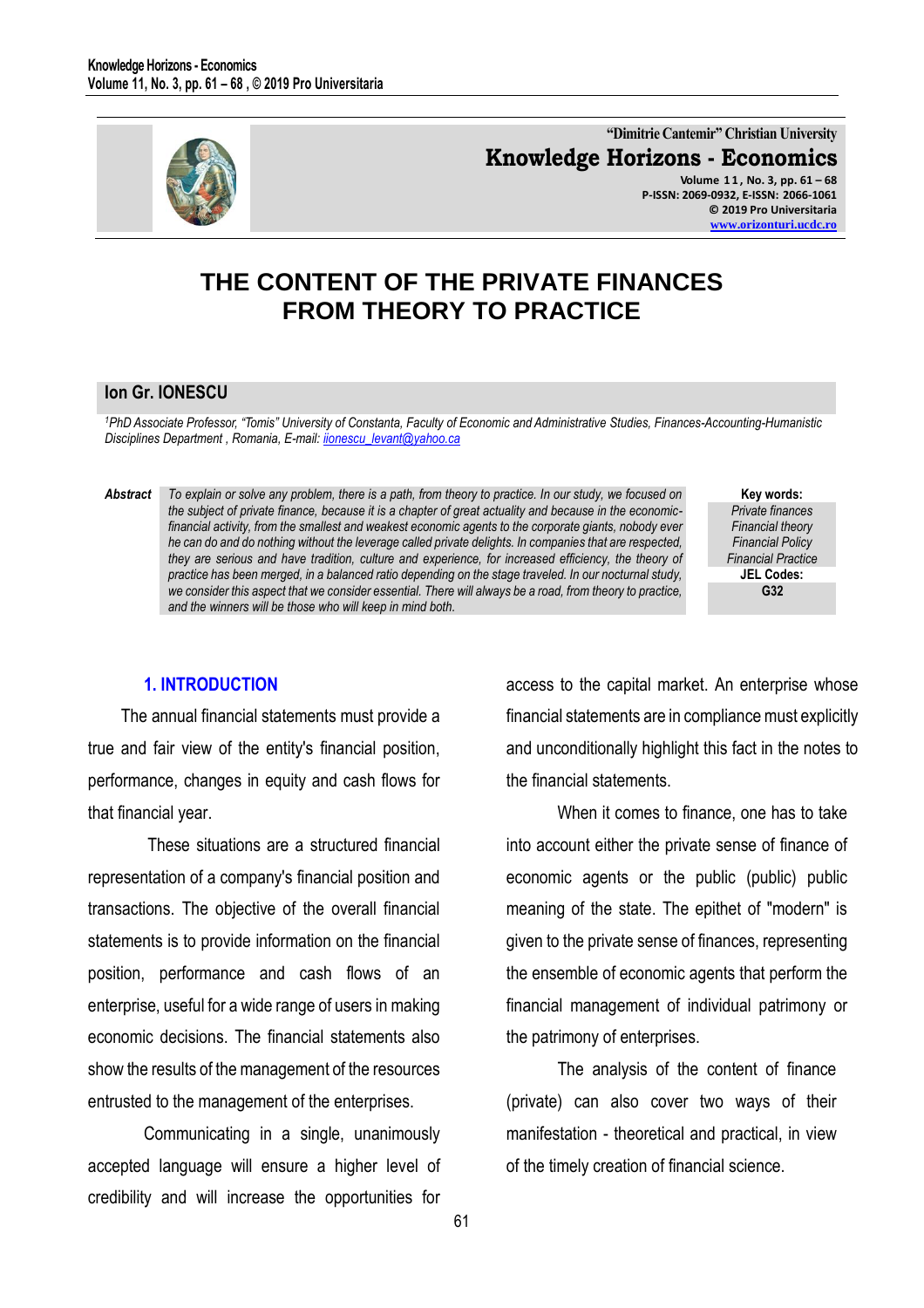## **2. FINANCIAL THEORY**

The content of finance is the subject of a recent theory that has crystallized over the last 40 years as a distinct field of scientific research. What leads to the identification of financial theory, and to becoming it as a science, is fulfilling the "canons" of a legitimate scientific identity and the breakthroughs of financial theory, to the most appropriate formalization of reality (Figure no. 1).

The noted American researchers (Rool and Ross, 1994) recognize that, no more than 40 years ago, finance discipline (in a modern sense) does not exist as a field of scientific study. This statement is made on the background of the recognition of famous modern finance precursors, starting with Aristotle (322 BC), continuing with D. Bernoullui (1738) and ending with (Markowitz, 1952), to quote only the most representative. The lack of legitimacy of the integration of financial research prior to the 1960s in a scientific theory comes precisely from the

failure of the canons to recognize a distinct scientific field.

 Starting with the validation in 1966 of the model (Modigliani and Miller, 1958) of the financial structure of the enterprise (elaborated in 1958), we can justifiably speak of the creation of a new theory, that of modern finance.

 For the first time in financial theory, on the implicit hypothesis system (the equilibrium financial market), the "leverage" model was empirically tested and statistically tested across the US electrical product industry.

 Concerning "financial breaks with traditionalists", there have been researchers who have challenged some basic assumptions, such as the irreversible nature of the investment decision or the existence of a single macroeconomic factor to substantiate the value of shares. Thus, much more comprehensive models of financial reality were born, such as the (Black and Scholes, 1973) model and the multifactor model, etc.

| .                                                                                                     |                                                                                                                           |                                                                                                                                  |                                                                                                                                                            |
|-------------------------------------------------------------------------------------------------------|---------------------------------------------------------------------------------------------------------------------------|----------------------------------------------------------------------------------------------------------------------------------|------------------------------------------------------------------------------------------------------------------------------------------------------------|
| SYSTEM OF<br><b>HYPOTHES</b><br>Rational<br>behavior<br>Homogeneous<br>anticipations<br>Priced prices | MODELS OF<br><b>ARBITRATION</b><br>The leverage<br>effect<br>Eval. model of<br>financ. assets<br>Multifunctional<br>modeL | <b>EMPIRICAL</b><br><b>VERIFICATION</b><br>Analysis of the<br>main composition<br>factorial analysis<br>Discriminant<br>analysis | <b>STATISTICAL</b><br>VALIDATION<br>Null hypothesis<br>Probability Law<br>The threshold<br>of significance<br>The risk of the<br>first and second<br>class |

# **FINANCIAL ANALYSIS**

**Fig. no. 1 The content of the financial theory**

Source – Adaptation author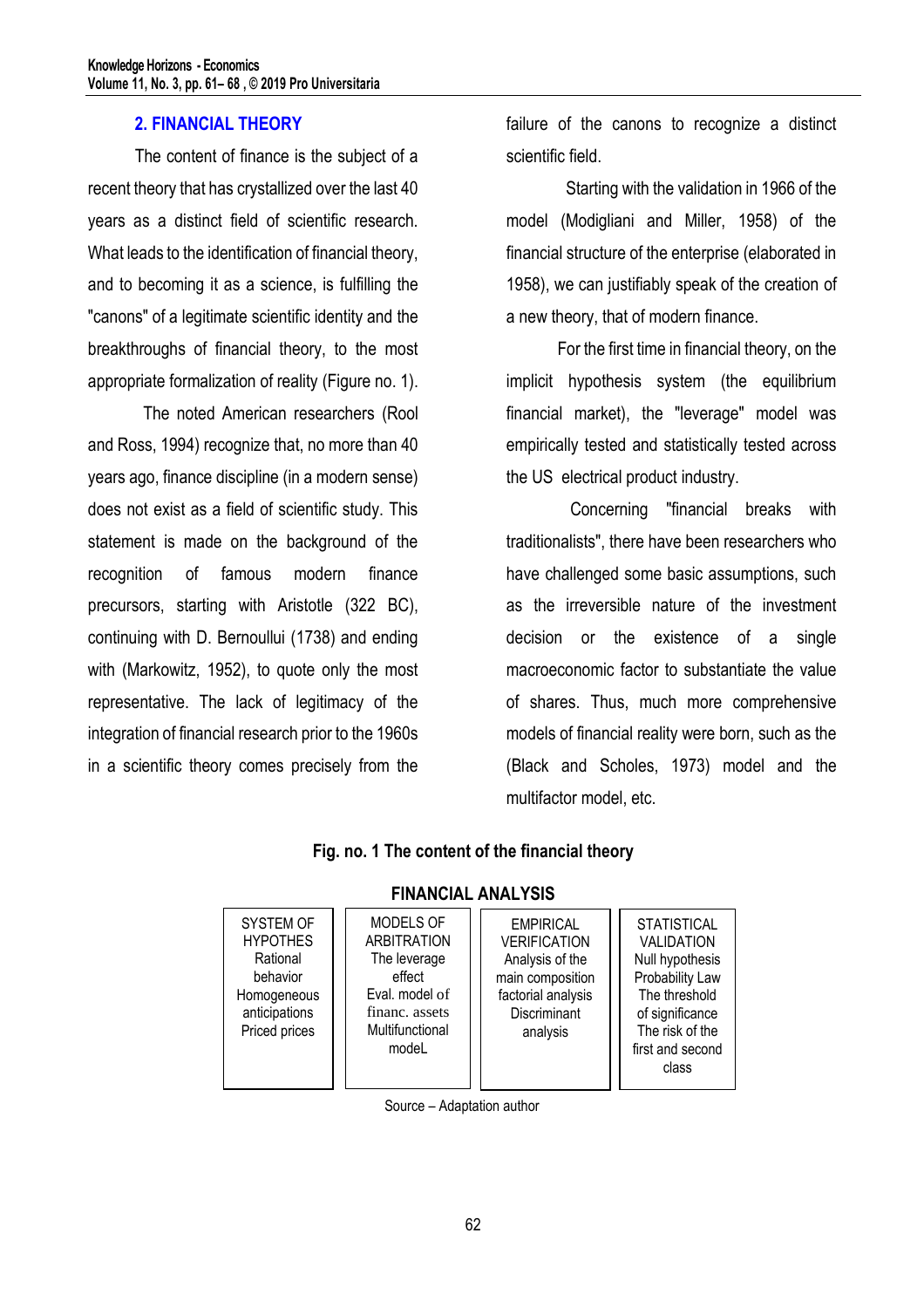To identify the fundamental objec- tive of an enterprise is to determine the motivation for carrying out its entire business.

This identification proves to be complex. Several theories have been developed in this respect, ranging from unicriterial (maximizing profits) to complex, multi-criteria (optimizing relations between participants in the enterprise).

Neoclassical economic theory and financial theory have identified, as a major objective, the maximization of the value of the enterprise or maximizing the wealth of the owners. In its initial form, this objective was expressed in the form of profit maximization as the main source for increasing the value of the enterprise, to increase the degree of satisfaction, following the consumption of this wealth. For corporation that counts on the stock exchange, the fundamental objective can be appreciated by maximizing stock market capitalization (stock exchange x total number of shares).

"Management theories regard the corporation as a group of individuals with specific individual objectives. For these, we seek to maximize the utility function from the point of view of the company's management (Giurgiu, 1995). This utility function is built on five independent variables: (Stancu, 2002)

- the size of managers' salaries (directors);
- staff;
- the volume of investments;
- cost level;
- profits.

The goal pursued by this feature of maximizing utility is the economic growth of the enterprise. This

growth can be seen either as an increase in turnover or as an increase in the total economic asset.

Behavioral theories have abandoned the idea of maximizing a function and summed up to a function of a minimum threshold. The objective, within these theories, will be the result of negotiations between individuals and the groups that make up them, each tooth having its own goals.

This outcome of the negotiations envisages five topics to be negotiated:

- production;
- stocking;
- sales,
- the market segment;
- profit;

 The construction of these theories is based on the Anglo-Saxon concept of organizational slak, which is nothing more than the surplus of rewards actually received by different participants in the enterprise's economic life over what they would have expected to receive in order to remain in corporation. Specifically, this shareholder objective translates as a surplus of dividends, distributed to them in relation to other businesses, so that they remain loyal (to keep the shares bought).

 Signal and agent theories start from the intent to harmonize the interests of the various categories of participants in the life of the enterprise:

- class of shareholders;
- managers class;
- class of creditors;
- employees class.

 The objectives pursued by each class of participants are divergent if they are exaggerated.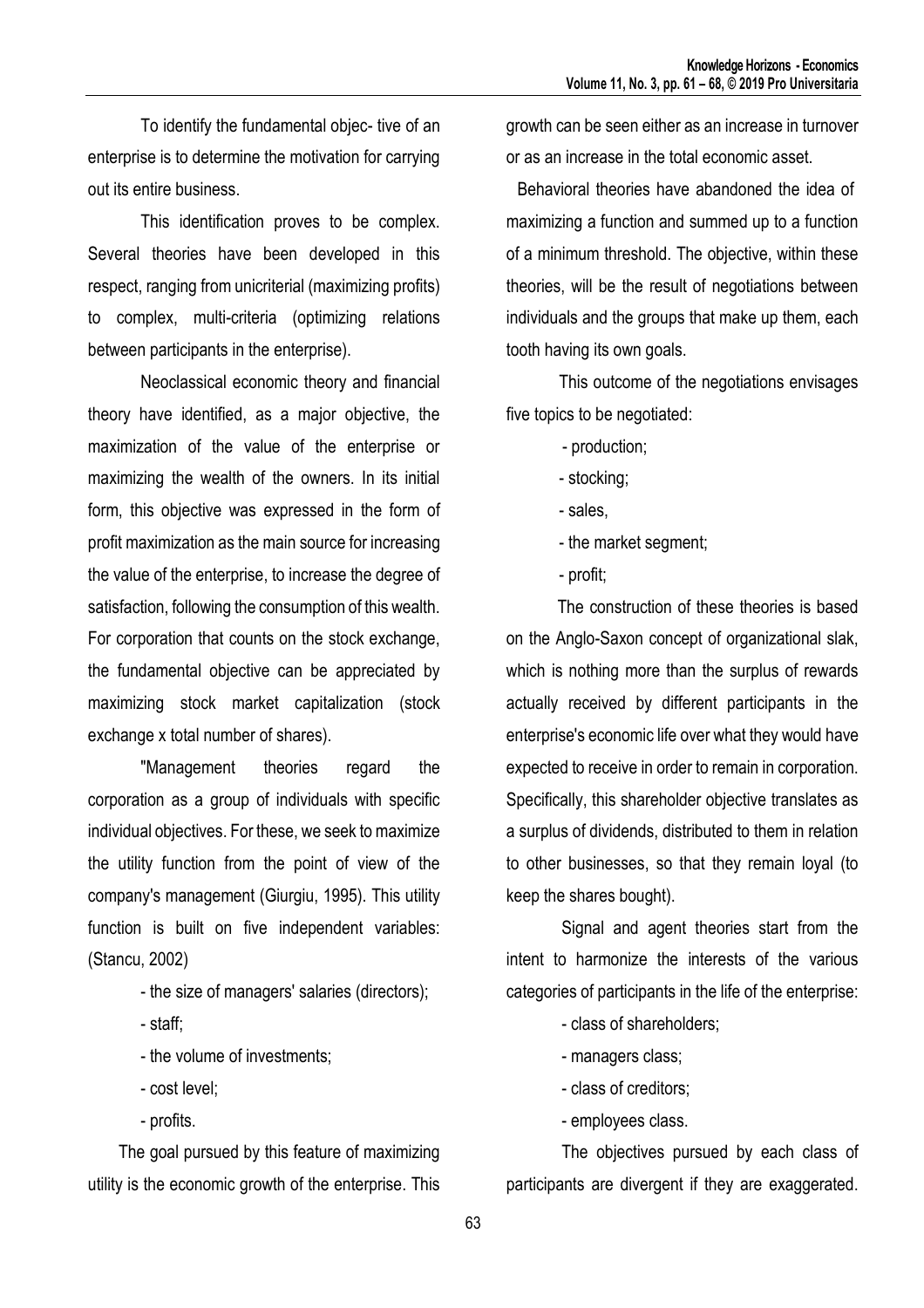Signal theory refers to the fact that managers are emitting, through their activity, signals about economic growth rates, rates of indebtedness, and more. Transmitting these signals involves a cost for managers because they try to convince others of the efficiency of their work.

 The class of owners and the class of creditors aim to determine the veracity of the previously transmitted signal, and in turn, they also incur some costs of verifying the information. Signal theory aims to minimize the cost of transmitting, receiving and checking signals. This is in fact a theory of optimizing communication between the participants in the life of the enterprise.

 Agent theory starts from the fact that the owner is the main participant and managers are mandated on behalf of the owners to manage the corporation. From this point of view, "a series of expenses arise through which managers want to convince the owners of their good intentions and skill, but also the principal (the owner called the agent, takes care that the manager does not act solely in his interest, neglecting the interest of the enterprise" (Manolescu, 1995).

 Based on these theories, there is a new category of financial securities: convertible bonds, which serve the interests of the creditors with the interests of the managers of the enterprise and the interests of the owners, which can be converted into shares if the creditor is sufficiently motivated to become the owner.

 In conclusion, it identifies itself as general objectives: survival, profit, economic growth. Financial goals identify: financial equilibrium,

financial profitability, economic growth, flexibility. Criteria to measure these goals and goals are either absolute amounts such as working capital, net treasury, turnover, self-financing capacity, margin on variable costs, or relative amounts, such as leverage, profitability, etc.

### **3. FINANCIAL PRACTICE**

Finance is the subject of corporate practice, so it is the object of an activity aimed at achieving a well-defined goal. The ways of manifesting the content of finance, the primary objective is to maximize the value of the enterprise, increase the shareholders' wealth. "Managing all means and instruments to achieve this goal is the subject of financial management. In their work, managers must observe at least 3 imperative conditions:

1 - obtaining profitability hoped for by shareholders in relation to other investment opportunities offered by the financial market (at the limit, purchase of state bonds) and in relation to the degree of risk assumed by investing the capital in that corporation;

2 - ensuring the company's solvency against creditors;

3 - Ensuring a good flexibility of action for all the "actors" of the enterprise: shareholders, creditors, employees, suppliers, customers, the state, etc. In a competitive economic situation, each of them sets and pursues a winning individual strategy. The art of financial management is that, in this "cooperative economic game", the objective of maximizing the overall value of the enterprise, in practice of the value of the contribution between the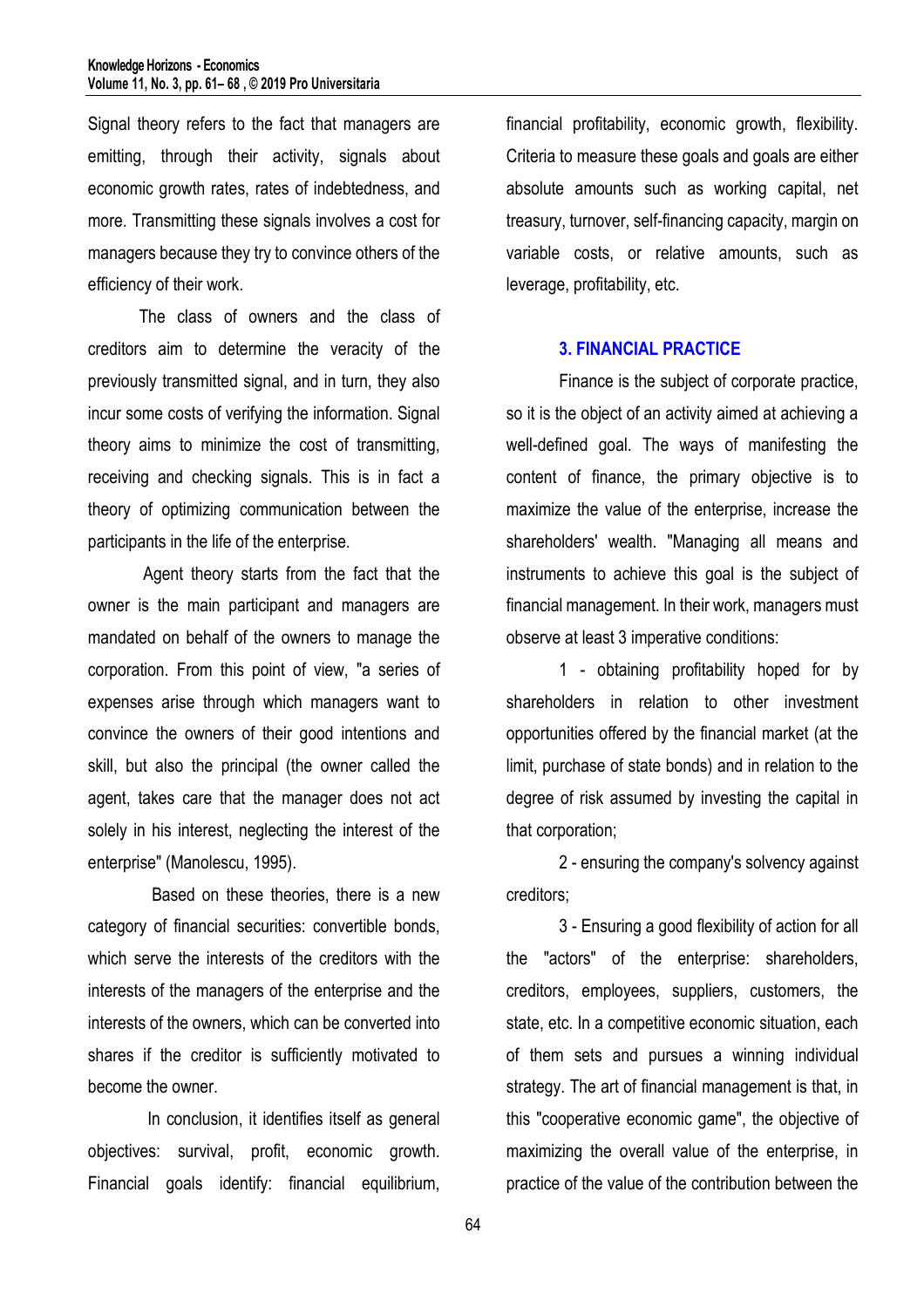"actors" of the enterprise - capital, debt " (Bocante, 2010).

"Financial analysis, as a first action of financial practice, can be studied as internal action of the company's managers and as external action by current and potential partners or competitors of the enterprise" (Oncioiu-Holban and Ion-Bocănete, 2009) Objectives pursued are not the same; internal analysis seeks to identify the cash-flow outflow potential; in the external analysis the financial equilibrium is achieved, at the level of the working capital, the net treasury, etc. and profitability of the enterprise at the level of accumulation margins, selffinancing capacity, etc.

The financial analysis aims to "determine the financial performance, strengths and weaknesses of financial management in the year ended. Its realization implies a methodology for verifying the financial balance and the capacity of releasing new value in order to appreciate the firm's competitiveness" (Niculescu, 1997). This methodology applies to accounting summary documents - the balance sheet and result statement (profit and loss) - and to the financing sheet (financial flows) which is also built on the basis of the two synthetic accounting documents.

The main actions of the financial analysis can be carried out in succession or as independent working steps: (Stefan, 2002)

- analyzing the financial balance on the basis of the balance sheet;

- analysis of profitability margins based on the results account;

- financial diagnosis of enterprise profitability and risk;

- analysis of financial flows based on the financing table (Figure no. 2).

The conclusions of the financial analysis underpin the entire enterprise's economic financial perspective (internal analysis) and motivate the behavior of all partners, investors and competitors towards the corporation (external analysis). Enterprise budgeting, attracting external capital (own and borrowed), preservation and expansion of market segments, and other economic strategy and tactics, find in the financial analysis a basis for substantiation as an essential starting point in these value judgments.

### **Fig. no. 2 The content of the financial analysis**

# **FINANCIAL ANALYSIS**



ANALYSIS OF FINANCIAL FLOWS Variation of the working capital Variation of the need for ball floating capital Variation of the net treasury

Source – Adaptation author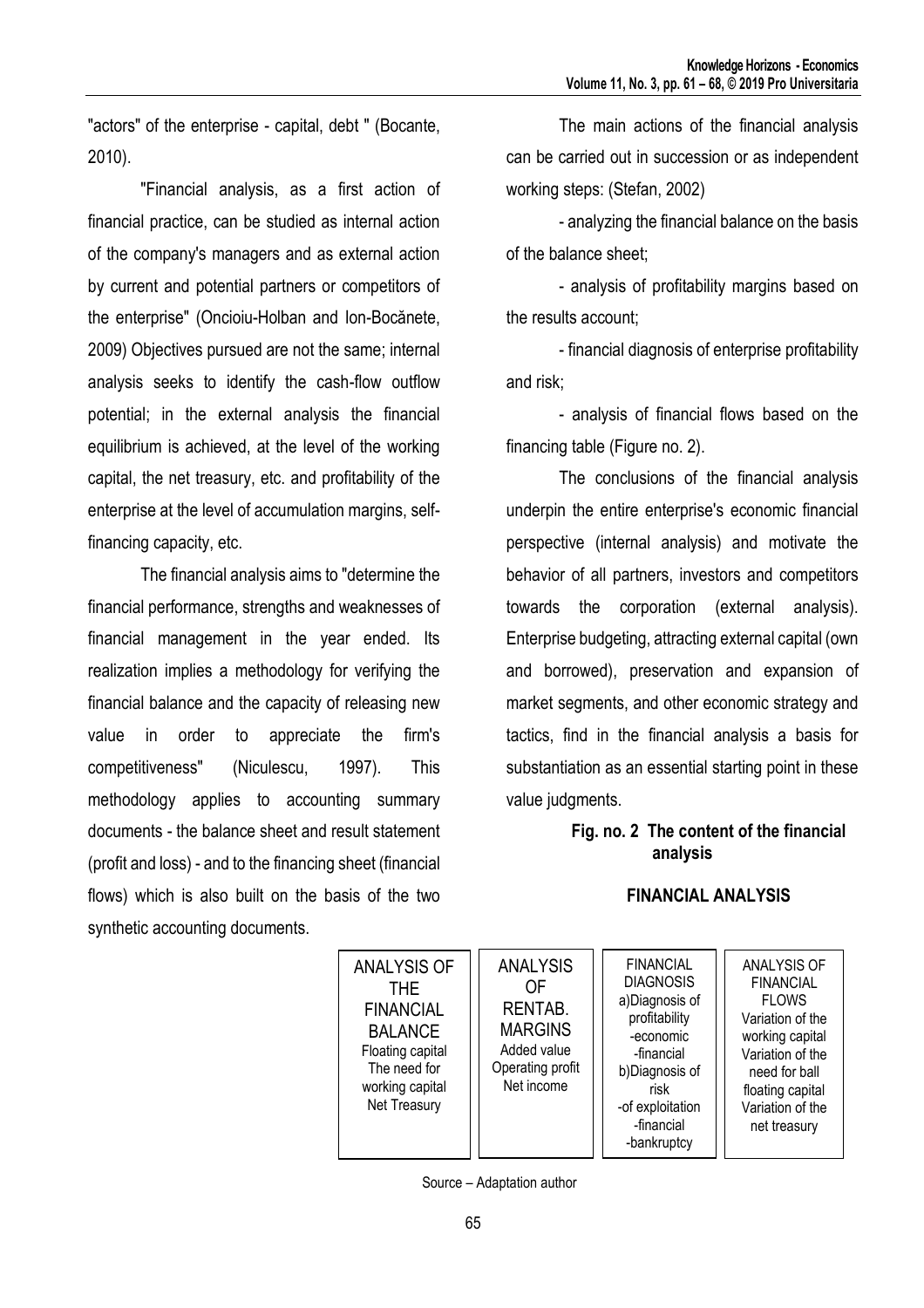*Financial management* represents the whole of the company's management of the company's financial resources (Figure no. 3). Overall, we can distinguish short-term financial management of current and treasury assets and liabilities and medium and long-term financial management of assets and liabilities (at the top of the balance sheet).

"There is a short-term financial management aiming at ensuring the financial balance between the needs of current and treasury capital, on the one hand, and the sources of circulating capital (own, temporarily attracted, treasury credits and eventually the discount ones), on the other" (Stancu, 2000).

### **Fig. no. 3 The content of the financial management**

# SHORT TERM stock management customer management credit management Currency risk management treasury management operating budgets

## **FINANCIAL ANALYSIS**

## LONG TERM

guest (portfolio) investment guestation of capital own guarantee of financial debt rate risk rate a interest the investment budget and others long-term funding

Source – Adaptation author

Specifically, "this segment of financial management seeks to optimize the management of inventories of materials and products, customer receivables, treasury bills, in order to increase profitability and liquidity, under conditions of risk mitigation" (Vintila, 2000). It also aims at easing the maturities of operating debts and reducing the cost of credit by arbitration between several credit sources: bank, discount, factoring, etc.

However, there is also a long-term financial management, which is the subject of choosing a financial strategy to increase and consolidate the value of the enterprise. This is in fact the second form of manifestation of private finance (as a policy).

### **4. CONCLUSIONS**

Carrying out the activity of any company requires decisions to be taken to achieve its objectives, among which the fundamental financial objective has the central role. In the framework of the major financial decisions at the corporate level, the financing decision has as its main objective the choice of sources of financing and the establishment of some proportions of these sources according to certain determinants and the cost of obtaining the respective sources. As a result, the financial structure of the company is a quick and concrete way of implementing the financing decision. In order to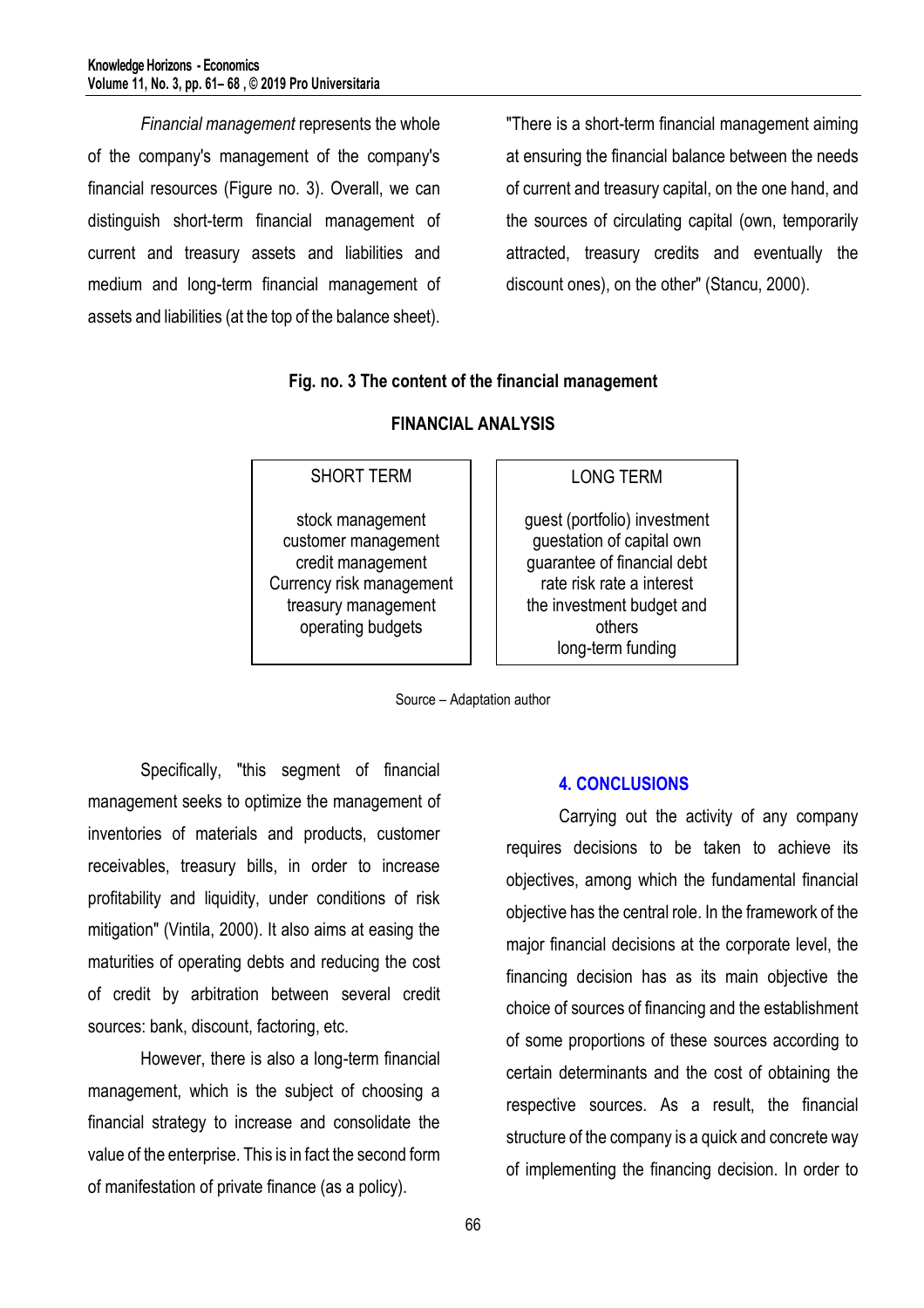make its activities more efficient, the company's management must take the most appropriate decisions in order to meet the company's fundamental financial goal, which is either to maximize capitalization or maximize value for companies. Efficiency of the company's activity is achieved by choosing an optimal and flexible financial structure.

. To better understand how the financial structure of the firm influences the market value of the companies and how an optimal financial structure can be determined, when it is accepted, there have been developed several theories of the financial structure . They analyze, on the one hand, how the financial structure is the result of the influence of several factors, whether or not this is an optimal level, and on the other hand how the financial structure influences the company's market value or stock market capitalization, and it is possible to maximize these values. Taking into account the theories of the financial structure and a selection of empirical studies on the influence of the financial structure on the value of the company, empirical research has proposed to achieve several objectives among which the most important we consider to be the following:

- presenting and explaining the concepts of financial structure and market value of the company and their connection with major decisions at the corporate level in order to achieve the fundamental financial objective of the company;

- the theoretical and empirical analysis of how dividend policy and capital increases by cash contribution - as proof of the protection of minority shareholders' rights - influences future financing decisions;

- tracking how the financial structure influences the company's market value or stock market capitalization;

- designing regressive models to analyze how listed companies. make financing decisions under the influence of the selected microeconomic determinants and compare the resulting financing mode to that described by one of the theories of the financial structure;

- designing regression models to analyze the influences of the financial structure and its determinants on the market value of listed companies at B.V.B. and comparing the resulting influences with those described by the theories of the financial structure (the main objective).

### **REFERENCES**

- *Black, Fischer; Myron Scholes, The Pricing of Options and Corporate Liabilities, in "Journal of Political Economy",. 81 (3), 1973.*
- Bocănete, Oana, *Instrumentarul de estimare a eficienţei activităţii financiare în cadrul managementului corporativ.Premisele dezvoltării economiei naţionale în contextul crizei economice*  [*Instruments to estimate the efficiency of financial activity in corporate governance. The prospects for the development of the national economy in the context of the economic crisis*, Conferinţa Ştiinţifico-Practica Internaţionala, Bălţi, 28-29 mai 2010.
- Giurgiu, A., *Mecanismul financiar al intreprinderii*  [*Financial Mechanism of the Enterprise*], Editura Dacia, Cluj Napoca, 1995.